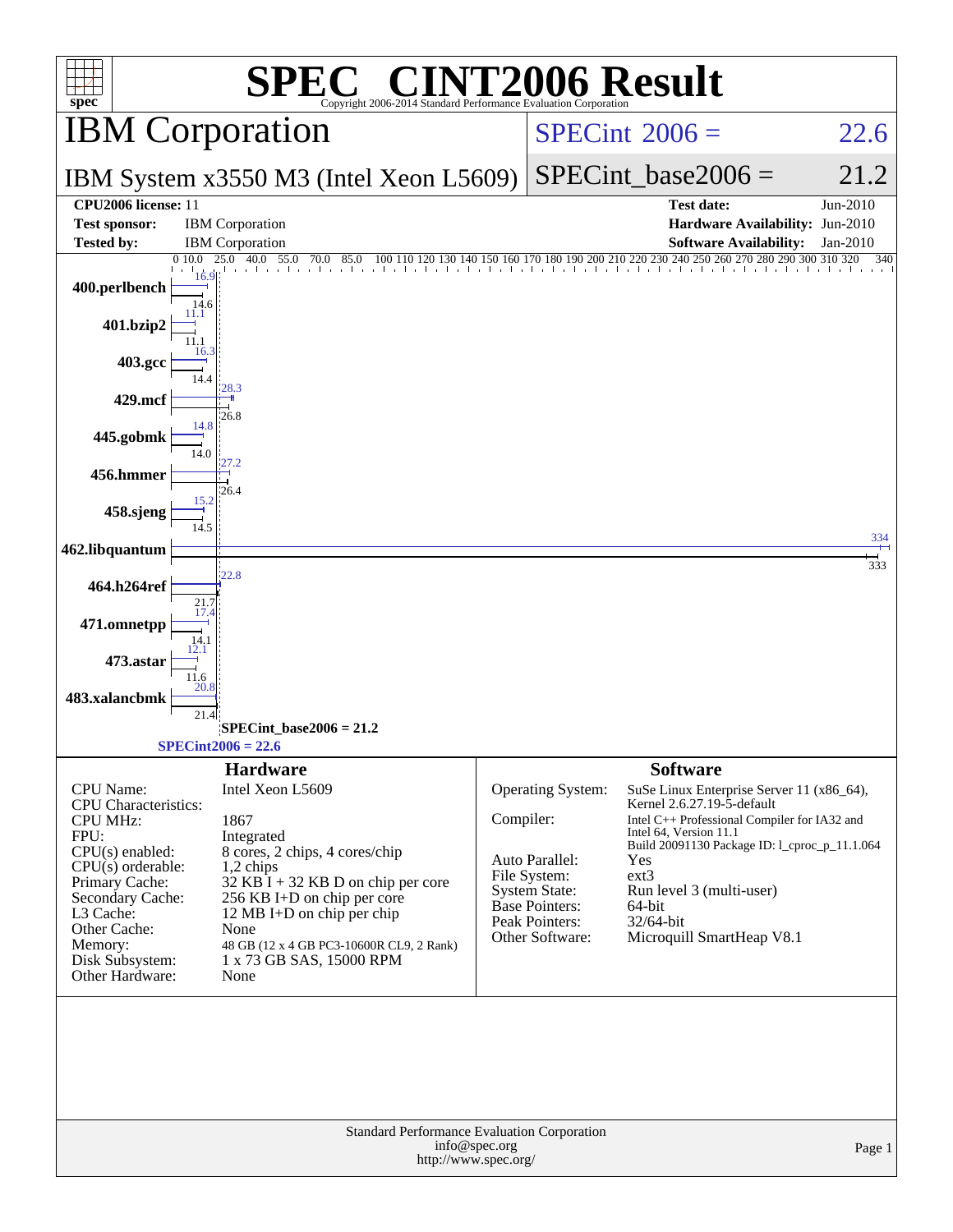

# **[SPEC CINT2006 Result](http://www.spec.org/auto/cpu2006/Docs/result-fields.html#SPECCINT2006Result)**

# IBM Corporation

### $SPECint2006 = 22.6$  $SPECint2006 = 22.6$

IBM System x3550 M3 (Intel Xeon L5609)

 $SPECTnt\_base2006 = 21.2$ 

#### **[CPU2006 license:](http://www.spec.org/auto/cpu2006/Docs/result-fields.html#CPU2006license)** 11 **[Test date:](http://www.spec.org/auto/cpu2006/Docs/result-fields.html#Testdate)** Jun-2010

**[Test sponsor:](http://www.spec.org/auto/cpu2006/Docs/result-fields.html#Testsponsor)** IBM Corporation **[Hardware Availability:](http://www.spec.org/auto/cpu2006/Docs/result-fields.html#HardwareAvailability)** Jun-2010 **[Tested by:](http://www.spec.org/auto/cpu2006/Docs/result-fields.html#Testedby)** IBM Corporation **[Software Availability:](http://www.spec.org/auto/cpu2006/Docs/result-fields.html#SoftwareAvailability)** Jan-2010

#### **[Results Table](http://www.spec.org/auto/cpu2006/Docs/result-fields.html#ResultsTable)**

|                   |                                                              |       | <b>Base</b>    |              |                |              |                                            |              | <b>Peak</b>    |              |                |              |
|-------------------|--------------------------------------------------------------|-------|----------------|--------------|----------------|--------------|--------------------------------------------|--------------|----------------|--------------|----------------|--------------|
| <b>Benchmark</b>  | <b>Seconds</b>                                               | Ratio | <b>Seconds</b> | <b>Ratio</b> | <b>Seconds</b> | <b>Ratio</b> | <b>Seconds</b>                             | <b>Ratio</b> | <b>Seconds</b> | <b>Ratio</b> | <b>Seconds</b> | <b>Ratio</b> |
| $ 400$ .perlbench | 675                                                          | 14.5  | 667            | 14.6         | 667            | 14.6         | 575                                        | 17.0         | 576            | 16.9         | 578            | 16.9         |
| 401.bzip2         | 872                                                          | 11.1  | 870            | 11.1         | 870            | 11.1         | 869                                        | 11.1         | 869            | 11.1         | 872            | 11.1         |
| $403.\text{gcc}$  | 558                                                          | 14.4  | 557            | 14.4         | 558            | 14.4         | 493                                        | 16.3         | <u>494</u>     | 16.3         | 494            | 16.3         |
| $429$ .mcf        | 340                                                          | 26.8  | 341            | 26.7         | 341            | 26.8         | 322                                        | 28.3         | 323            | 28.2         | 312            | 29.2         |
| $445$ .gobmk      | 752                                                          | 14.0  | 751            | 14.0         | 751            | 14.0         | 709                                        | 14.8         | 709            | 14.8         | 709            | 14.8         |
| $456.$ hmmer      | 353                                                          | 26.4  | 354            | 26.4         | 356            | 26.2         | 343                                        | 27.2         | 343            | 27.2         | 344            | 27.2         |
| $458$ .sjeng      | 836                                                          | 14.5  | 836            | 14.5         | 837            | 14.5         | <u>796</u>                                 | 15.2         | 811            | 14.9         | 795            | 15.2         |
| 462.libquantum    | 62.2                                                         | 333   | 63.3           | 328          | 62.2           | 333          | 61.2                                       | 338          | 62.0           | 334          | 62.0           | 334          |
| 464.h264ref       | 1023                                                         | 21.6  | 1019           | 21.7         | 1021           | 21.7         | 970                                        | 22.8         | 971            | 22.8         | 971            | 22.8         |
| 471.omnetpp       | 445                                                          | 14.1  | 445            | 14.1         | 445            | 14.0         | 359                                        | 17.4         | 360            | 17.4         | <b>360</b>     | <u>17.4</u>  |
| $473$ . astar     | 606                                                          | 11.6  | 606            | 11.6         | 606            | 11.6         | 579                                        | 12.1         | 581            | 12.1         | 580            | <u>12.1</u>  |
| 483.xalancbmk     | 322                                                          | 21.4  | 327            | 21.1         | 323            | 21.4         | 332                                        | 20.8         | 336            | 20.6         | 330            | 20.9         |
|                   | Describe announced in the conduction with the those weakened |       |                |              |                |              | Deld and called to an indicate on a madian |              |                |              |                |              |

Results appear in the [order in which they were run.](http://www.spec.org/auto/cpu2006/Docs/result-fields.html#RunOrder) Bold underlined text [indicates a median measurement.](http://www.spec.org/auto/cpu2006/Docs/result-fields.html#Median)

### **[Platform Notes](http://www.spec.org/auto/cpu2006/Docs/result-fields.html#PlatformNotes)**

 Turbo Mode Enable Turbo Boost set to Traditional CPU C State Enable Data Reuse Disable

### **[General Notes](http://www.spec.org/auto/cpu2006/Docs/result-fields.html#GeneralNotes)**

 Binaries were compiled on SLES 10 with Binutils 2.18.50.0.7.20080502 'ulimit -s unlimited' was used to set the stack size to unlimited prior to run OMP\_NUM\_THREADS set to number of cores KMP\_AFFINITY set to granularity=fine,scatter

# **[Base Compiler Invocation](http://www.spec.org/auto/cpu2006/Docs/result-fields.html#BaseCompilerInvocation)**

[C benchmarks](http://www.spec.org/auto/cpu2006/Docs/result-fields.html#Cbenchmarks): [icc -m64](http://www.spec.org/cpu2006/results/res2010q3/cpu2006-20100621-11841.flags.html#user_CCbase_intel_icc_64bit_f346026e86af2a669e726fe758c88044)

[C++ benchmarks:](http://www.spec.org/auto/cpu2006/Docs/result-fields.html#CXXbenchmarks) [icpc -m64](http://www.spec.org/cpu2006/results/res2010q3/cpu2006-20100621-11841.flags.html#user_CXXbase_intel_icpc_64bit_fc66a5337ce925472a5c54ad6a0de310)

> Standard Performance Evaluation Corporation [info@spec.org](mailto:info@spec.org) <http://www.spec.org/>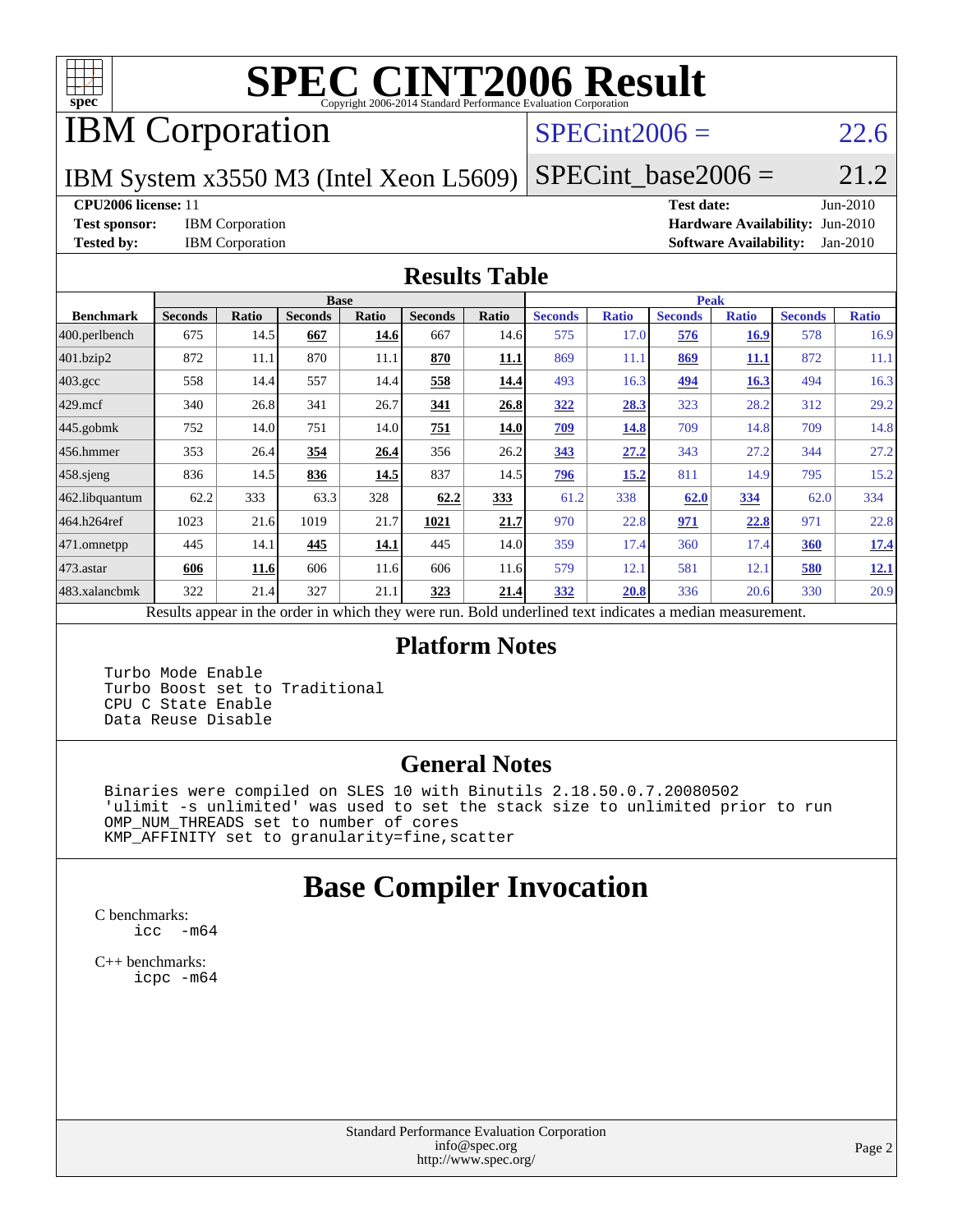

# **[SPEC CINT2006 Result](http://www.spec.org/auto/cpu2006/Docs/result-fields.html#SPECCINT2006Result)**

IBM Corporation

 $SPECint2006 = 22.6$  $SPECint2006 = 22.6$ 

IBM System x3550 M3 (Intel Xeon L5609) SPECint base2006 =  $21.2$ 

**[Test sponsor:](http://www.spec.org/auto/cpu2006/Docs/result-fields.html#Testsponsor)** IBM Corporation **[Hardware Availability:](http://www.spec.org/auto/cpu2006/Docs/result-fields.html#HardwareAvailability)** Jun-2010

**[CPU2006 license:](http://www.spec.org/auto/cpu2006/Docs/result-fields.html#CPU2006license)** 11 **[Test date:](http://www.spec.org/auto/cpu2006/Docs/result-fields.html#Testdate)** Jun-2010 **[Tested by:](http://www.spec.org/auto/cpu2006/Docs/result-fields.html#Testedby)** IBM Corporation **[Software Availability:](http://www.spec.org/auto/cpu2006/Docs/result-fields.html#SoftwareAvailability)** Jan-2010

## **[Base Portability Flags](http://www.spec.org/auto/cpu2006/Docs/result-fields.html#BasePortabilityFlags)**

 400.perlbench: [-DSPEC\\_CPU\\_LP64](http://www.spec.org/cpu2006/results/res2010q3/cpu2006-20100621-11841.flags.html#b400.perlbench_basePORTABILITY_DSPEC_CPU_LP64) [-DSPEC\\_CPU\\_LINUX\\_X64](http://www.spec.org/cpu2006/results/res2010q3/cpu2006-20100621-11841.flags.html#b400.perlbench_baseCPORTABILITY_DSPEC_CPU_LINUX_X64) 401.bzip2: [-DSPEC\\_CPU\\_LP64](http://www.spec.org/cpu2006/results/res2010q3/cpu2006-20100621-11841.flags.html#suite_basePORTABILITY401_bzip2_DSPEC_CPU_LP64) 403.gcc: [-DSPEC\\_CPU\\_LP64](http://www.spec.org/cpu2006/results/res2010q3/cpu2006-20100621-11841.flags.html#suite_basePORTABILITY403_gcc_DSPEC_CPU_LP64) 429.mcf: [-DSPEC\\_CPU\\_LP64](http://www.spec.org/cpu2006/results/res2010q3/cpu2006-20100621-11841.flags.html#suite_basePORTABILITY429_mcf_DSPEC_CPU_LP64) 445.gobmk: [-DSPEC\\_CPU\\_LP64](http://www.spec.org/cpu2006/results/res2010q3/cpu2006-20100621-11841.flags.html#suite_basePORTABILITY445_gobmk_DSPEC_CPU_LP64) 456.hmmer: [-DSPEC\\_CPU\\_LP64](http://www.spec.org/cpu2006/results/res2010q3/cpu2006-20100621-11841.flags.html#suite_basePORTABILITY456_hmmer_DSPEC_CPU_LP64) 458.sjeng: [-DSPEC\\_CPU\\_LP64](http://www.spec.org/cpu2006/results/res2010q3/cpu2006-20100621-11841.flags.html#suite_basePORTABILITY458_sjeng_DSPEC_CPU_LP64) 462.libquantum: [-DSPEC\\_CPU\\_LP64](http://www.spec.org/cpu2006/results/res2010q3/cpu2006-20100621-11841.flags.html#suite_basePORTABILITY462_libquantum_DSPEC_CPU_LP64) [-DSPEC\\_CPU\\_LINUX](http://www.spec.org/cpu2006/results/res2010q3/cpu2006-20100621-11841.flags.html#b462.libquantum_baseCPORTABILITY_DSPEC_CPU_LINUX) 464.h264ref: [-DSPEC\\_CPU\\_LP64](http://www.spec.org/cpu2006/results/res2010q3/cpu2006-20100621-11841.flags.html#suite_basePORTABILITY464_h264ref_DSPEC_CPU_LP64) 471.omnetpp: [-DSPEC\\_CPU\\_LP64](http://www.spec.org/cpu2006/results/res2010q3/cpu2006-20100621-11841.flags.html#suite_basePORTABILITY471_omnetpp_DSPEC_CPU_LP64) 473.astar: [-DSPEC\\_CPU\\_LP64](http://www.spec.org/cpu2006/results/res2010q3/cpu2006-20100621-11841.flags.html#suite_basePORTABILITY473_astar_DSPEC_CPU_LP64) 483.xalancbmk: [-DSPEC\\_CPU\\_LP64](http://www.spec.org/cpu2006/results/res2010q3/cpu2006-20100621-11841.flags.html#suite_basePORTABILITY483_xalancbmk_DSPEC_CPU_LP64) [-DSPEC\\_CPU\\_LINUX](http://www.spec.org/cpu2006/results/res2010q3/cpu2006-20100621-11841.flags.html#b483.xalancbmk_baseCXXPORTABILITY_DSPEC_CPU_LINUX)

### **[Base Optimization Flags](http://www.spec.org/auto/cpu2006/Docs/result-fields.html#BaseOptimizationFlags)**

[C benchmarks](http://www.spec.org/auto/cpu2006/Docs/result-fields.html#Cbenchmarks):

[-xSSE4.2](http://www.spec.org/cpu2006/results/res2010q3/cpu2006-20100621-11841.flags.html#user_CCbase_f-xSSE42_f91528193cf0b216347adb8b939d4107) [-ipo](http://www.spec.org/cpu2006/results/res2010q3/cpu2006-20100621-11841.flags.html#user_CCbase_f-ipo) [-O3](http://www.spec.org/cpu2006/results/res2010q3/cpu2006-20100621-11841.flags.html#user_CCbase_f-O3) [-no-prec-div](http://www.spec.org/cpu2006/results/res2010q3/cpu2006-20100621-11841.flags.html#user_CCbase_f-no-prec-div) [-static](http://www.spec.org/cpu2006/results/res2010q3/cpu2006-20100621-11841.flags.html#user_CCbase_f-static) [-parallel](http://www.spec.org/cpu2006/results/res2010q3/cpu2006-20100621-11841.flags.html#user_CCbase_f-parallel) [-opt-prefetch](http://www.spec.org/cpu2006/results/res2010q3/cpu2006-20100621-11841.flags.html#user_CCbase_f-opt-prefetch)

[C++ benchmarks:](http://www.spec.org/auto/cpu2006/Docs/result-fields.html#CXXbenchmarks)

[-xSSE4.2](http://www.spec.org/cpu2006/results/res2010q3/cpu2006-20100621-11841.flags.html#user_CXXbase_f-xSSE42_f91528193cf0b216347adb8b939d4107) [-ipo](http://www.spec.org/cpu2006/results/res2010q3/cpu2006-20100621-11841.flags.html#user_CXXbase_f-ipo) [-O3](http://www.spec.org/cpu2006/results/res2010q3/cpu2006-20100621-11841.flags.html#user_CXXbase_f-O3) [-no-prec-div](http://www.spec.org/cpu2006/results/res2010q3/cpu2006-20100621-11841.flags.html#user_CXXbase_f-no-prec-div) [-opt-prefetch](http://www.spec.org/cpu2006/results/res2010q3/cpu2006-20100621-11841.flags.html#user_CXXbase_f-opt-prefetch) [-Wl,-z,muldefs](http://www.spec.org/cpu2006/results/res2010q3/cpu2006-20100621-11841.flags.html#user_CXXbase_link_force_multiple1_74079c344b956b9658436fd1b6dd3a8a) [-L/home/cmplr/usr3/alrahate/cpu2006.1.1.ic11.1/libic11.1-64bit -lsmartheap64](http://www.spec.org/cpu2006/results/res2010q3/cpu2006-20100621-11841.flags.html#user_CXXbase_SmartHeap64_e2306cda84805d1ab360117a79ff779c)

### **[Base Other Flags](http://www.spec.org/auto/cpu2006/Docs/result-fields.html#BaseOtherFlags)**

[C benchmarks](http://www.spec.org/auto/cpu2006/Docs/result-fields.html#Cbenchmarks):

403.gcc: [-Dalloca=\\_alloca](http://www.spec.org/cpu2006/results/res2010q3/cpu2006-20100621-11841.flags.html#b403.gcc_baseEXTRA_CFLAGS_Dalloca_be3056838c12de2578596ca5467af7f3)

# **[Peak Compiler Invocation](http://www.spec.org/auto/cpu2006/Docs/result-fields.html#PeakCompilerInvocation)**

[C benchmarks \(except as noted below\)](http://www.spec.org/auto/cpu2006/Docs/result-fields.html#Cbenchmarksexceptasnotedbelow):

icc  $-m64$ 

400.perlbench: [icc -m32](http://www.spec.org/cpu2006/results/res2010q3/cpu2006-20100621-11841.flags.html#user_peakCCLD400_perlbench_intel_icc_32bit_a6a621f8d50482236b970c6ac5f55f93)

429.mcf: [icc -m32](http://www.spec.org/cpu2006/results/res2010q3/cpu2006-20100621-11841.flags.html#user_peakCCLD429_mcf_intel_icc_32bit_a6a621f8d50482236b970c6ac5f55f93)

445.gobmk: [icc -m32](http://www.spec.org/cpu2006/results/res2010q3/cpu2006-20100621-11841.flags.html#user_peakCCLD445_gobmk_intel_icc_32bit_a6a621f8d50482236b970c6ac5f55f93)

464.h264ref: [icc -m32](http://www.spec.org/cpu2006/results/res2010q3/cpu2006-20100621-11841.flags.html#user_peakCCLD464_h264ref_intel_icc_32bit_a6a621f8d50482236b970c6ac5f55f93)

[C++ benchmarks \(except as noted below\):](http://www.spec.org/auto/cpu2006/Docs/result-fields.html#CXXbenchmarksexceptasnotedbelow) [icpc -m32](http://www.spec.org/cpu2006/results/res2010q3/cpu2006-20100621-11841.flags.html#user_CXXpeak_intel_icpc_32bit_4e5a5ef1a53fd332b3c49e69c3330699)

Continued on next page

Standard Performance Evaluation Corporation [info@spec.org](mailto:info@spec.org) <http://www.spec.org/>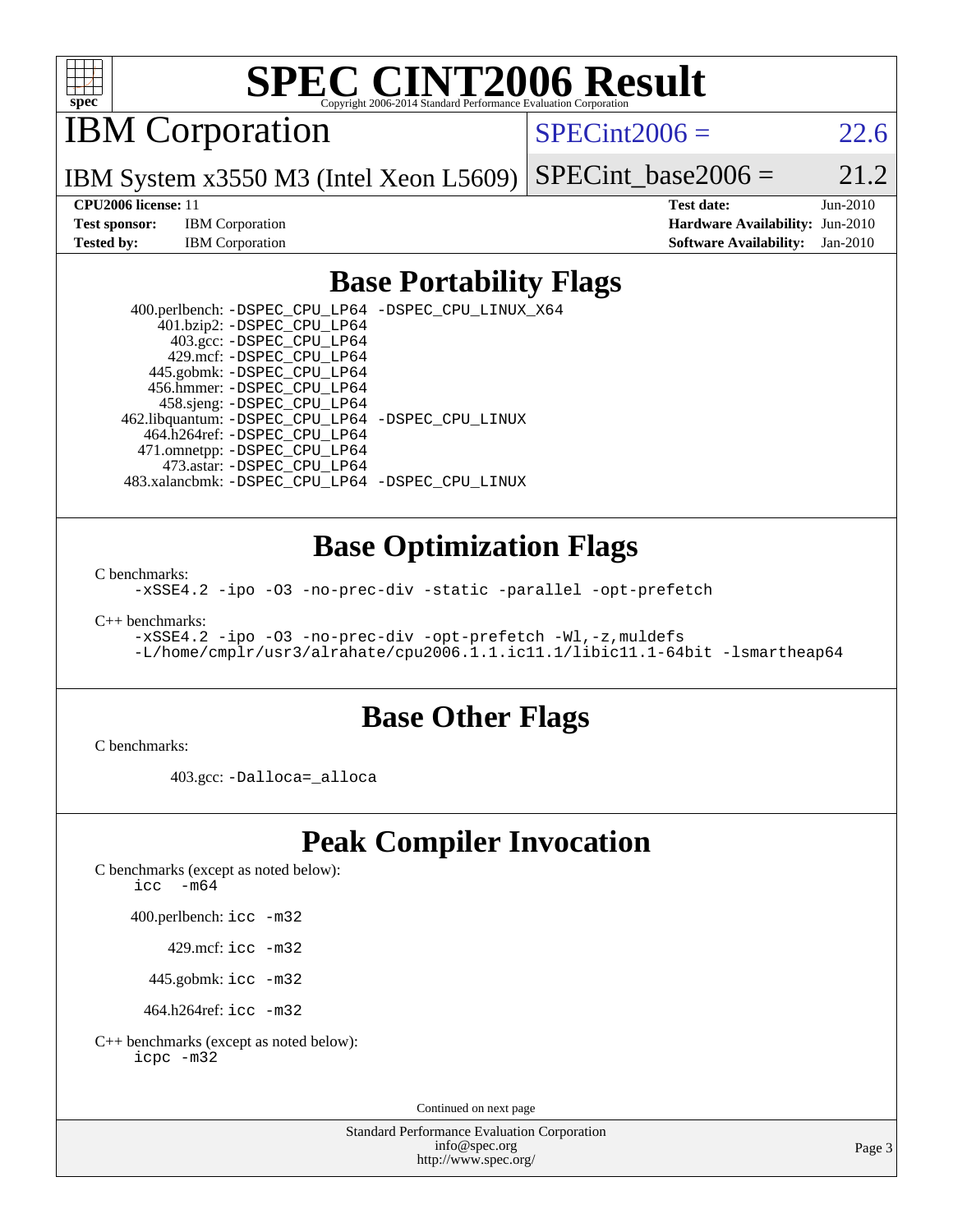

# **[SPEC CINT2006 Result](http://www.spec.org/auto/cpu2006/Docs/result-fields.html#SPECCINT2006Result)**

IBM Corporation

 $SPECint2006 = 22.6$  $SPECint2006 = 22.6$ 

IBM System x3550 M3 (Intel Xeon L5609)  $SPECTnt_base2006 = 21.2$ 

**[CPU2006 license:](http://www.spec.org/auto/cpu2006/Docs/result-fields.html#CPU2006license)** 11 **[Test date:](http://www.spec.org/auto/cpu2006/Docs/result-fields.html#Testdate)** Jun-2010 **[Test sponsor:](http://www.spec.org/auto/cpu2006/Docs/result-fields.html#Testsponsor)** IBM Corporation **[Hardware Availability:](http://www.spec.org/auto/cpu2006/Docs/result-fields.html#HardwareAvailability)** Jun-2010 **[Tested by:](http://www.spec.org/auto/cpu2006/Docs/result-fields.html#Testedby)** IBM Corporation **[Software Availability:](http://www.spec.org/auto/cpu2006/Docs/result-fields.html#SoftwareAvailability)** Jan-2010

# **[Peak Compiler Invocation \(Continued\)](http://www.spec.org/auto/cpu2006/Docs/result-fields.html#PeakCompilerInvocation)**

473.astar: [icpc -m64](http://www.spec.org/cpu2006/results/res2010q3/cpu2006-20100621-11841.flags.html#user_peakCXXLD473_astar_intel_icpc_64bit_fc66a5337ce925472a5c54ad6a0de310)

# **[Peak Portability Flags](http://www.spec.org/auto/cpu2006/Docs/result-fields.html#PeakPortabilityFlags)**

 400.perlbench: [-DSPEC\\_CPU\\_LINUX\\_IA32](http://www.spec.org/cpu2006/results/res2010q3/cpu2006-20100621-11841.flags.html#b400.perlbench_peakCPORTABILITY_DSPEC_CPU_LINUX_IA32) 401.bzip2: [-DSPEC\\_CPU\\_LP64](http://www.spec.org/cpu2006/results/res2010q3/cpu2006-20100621-11841.flags.html#suite_peakPORTABILITY401_bzip2_DSPEC_CPU_LP64)

 403.gcc: [-DSPEC\\_CPU\\_LP64](http://www.spec.org/cpu2006/results/res2010q3/cpu2006-20100621-11841.flags.html#suite_peakPORTABILITY403_gcc_DSPEC_CPU_LP64) 456.hmmer: [-DSPEC\\_CPU\\_LP64](http://www.spec.org/cpu2006/results/res2010q3/cpu2006-20100621-11841.flags.html#suite_peakPORTABILITY456_hmmer_DSPEC_CPU_LP64) 458.sjeng: [-DSPEC\\_CPU\\_LP64](http://www.spec.org/cpu2006/results/res2010q3/cpu2006-20100621-11841.flags.html#suite_peakPORTABILITY458_sjeng_DSPEC_CPU_LP64) 462.libquantum: [-DSPEC\\_CPU\\_LP64](http://www.spec.org/cpu2006/results/res2010q3/cpu2006-20100621-11841.flags.html#suite_peakPORTABILITY462_libquantum_DSPEC_CPU_LP64) [-DSPEC\\_CPU\\_LINUX](http://www.spec.org/cpu2006/results/res2010q3/cpu2006-20100621-11841.flags.html#b462.libquantum_peakCPORTABILITY_DSPEC_CPU_LINUX) 473.astar: [-DSPEC\\_CPU\\_LP64](http://www.spec.org/cpu2006/results/res2010q3/cpu2006-20100621-11841.flags.html#suite_peakPORTABILITY473_astar_DSPEC_CPU_LP64) 483.xalancbmk: [-DSPEC\\_CPU\\_LINUX](http://www.spec.org/cpu2006/results/res2010q3/cpu2006-20100621-11841.flags.html#b483.xalancbmk_peakCXXPORTABILITY_DSPEC_CPU_LINUX)

# **[Peak Optimization Flags](http://www.spec.org/auto/cpu2006/Docs/result-fields.html#PeakOptimizationFlags)**

[C benchmarks](http://www.spec.org/auto/cpu2006/Docs/result-fields.html#Cbenchmarks):

 400.perlbench: [-xSSE4.2](http://www.spec.org/cpu2006/results/res2010q3/cpu2006-20100621-11841.flags.html#user_peakPASS2_CFLAGSPASS2_LDCFLAGS400_perlbench_f-xSSE42_f91528193cf0b216347adb8b939d4107)(pass 2) [-prof-gen](http://www.spec.org/cpu2006/results/res2010q3/cpu2006-20100621-11841.flags.html#user_peakPASS1_CFLAGSPASS1_LDCFLAGS400_perlbench_prof_gen_e43856698f6ca7b7e442dfd80e94a8fc)(pass 1) [-ipo](http://www.spec.org/cpu2006/results/res2010q3/cpu2006-20100621-11841.flags.html#user_peakPASS2_CFLAGSPASS2_LDCFLAGS400_perlbench_f-ipo)(pass 2) [-O3](http://www.spec.org/cpu2006/results/res2010q3/cpu2006-20100621-11841.flags.html#user_peakPASS2_CFLAGSPASS2_LDCFLAGS400_perlbench_f-O3)(pass 2) [-no-prec-div](http://www.spec.org/cpu2006/results/res2010q3/cpu2006-20100621-11841.flags.html#user_peakPASS2_CFLAGSPASS2_LDCFLAGS400_perlbench_f-no-prec-div)(pass 2) [-static](http://www.spec.org/cpu2006/results/res2010q3/cpu2006-20100621-11841.flags.html#user_peakPASS2_CFLAGSPASS2_LDCFLAGS400_perlbench_f-static)(pass 2) [-prof-use](http://www.spec.org/cpu2006/results/res2010q3/cpu2006-20100621-11841.flags.html#user_peakPASS2_CFLAGSPASS2_LDCFLAGS400_perlbench_prof_use_bccf7792157ff70d64e32fe3e1250b55)(pass 2) [-ansi-alias](http://www.spec.org/cpu2006/results/res2010q3/cpu2006-20100621-11841.flags.html#user_peakCOPTIMIZE400_perlbench_f-ansi-alias) [-opt-prefetch](http://www.spec.org/cpu2006/results/res2010q3/cpu2006-20100621-11841.flags.html#user_peakCOPTIMIZE400_perlbench_f-opt-prefetch) 401.bzip2: [-xSSE4.2](http://www.spec.org/cpu2006/results/res2010q3/cpu2006-20100621-11841.flags.html#user_peakPASS2_CFLAGSPASS2_LDCFLAGS401_bzip2_f-xSSE42_f91528193cf0b216347adb8b939d4107)(pass 2) [-prof-gen](http://www.spec.org/cpu2006/results/res2010q3/cpu2006-20100621-11841.flags.html#user_peakPASS1_CFLAGSPASS1_LDCFLAGS401_bzip2_prof_gen_e43856698f6ca7b7e442dfd80e94a8fc)(pass 1) [-ipo](http://www.spec.org/cpu2006/results/res2010q3/cpu2006-20100621-11841.flags.html#user_peakPASS2_CFLAGSPASS2_LDCFLAGS401_bzip2_f-ipo)(pass 2) [-O3](http://www.spec.org/cpu2006/results/res2010q3/cpu2006-20100621-11841.flags.html#user_peakPASS2_CFLAGSPASS2_LDCFLAGS401_bzip2_f-O3)(pass 2) [-no-prec-div](http://www.spec.org/cpu2006/results/res2010q3/cpu2006-20100621-11841.flags.html#user_peakCOPTIMIZEPASS2_CFLAGSPASS2_LDCFLAGS401_bzip2_f-no-prec-div) [-static](http://www.spec.org/cpu2006/results/res2010q3/cpu2006-20100621-11841.flags.html#user_peakPASS2_CFLAGSPASS2_LDCFLAGS401_bzip2_f-static)(pass 2) [-prof-use](http://www.spec.org/cpu2006/results/res2010q3/cpu2006-20100621-11841.flags.html#user_peakPASS2_CFLAGSPASS2_LDCFLAGS401_bzip2_prof_use_bccf7792157ff70d64e32fe3e1250b55)(pass 2) [-auto-ilp32](http://www.spec.org/cpu2006/results/res2010q3/cpu2006-20100621-11841.flags.html#user_peakCOPTIMIZE401_bzip2_f-auto-ilp32) [-opt-prefetch](http://www.spec.org/cpu2006/results/res2010q3/cpu2006-20100621-11841.flags.html#user_peakCOPTIMIZE401_bzip2_f-opt-prefetch) [-ansi-alias](http://www.spec.org/cpu2006/results/res2010q3/cpu2006-20100621-11841.flags.html#user_peakCOPTIMIZE401_bzip2_f-ansi-alias) 403.gcc: [-xSSE4.2](http://www.spec.org/cpu2006/results/res2010q3/cpu2006-20100621-11841.flags.html#user_peakCOPTIMIZE403_gcc_f-xSSE42_f91528193cf0b216347adb8b939d4107) [-ipo](http://www.spec.org/cpu2006/results/res2010q3/cpu2006-20100621-11841.flags.html#user_peakCOPTIMIZE403_gcc_f-ipo) [-O3](http://www.spec.org/cpu2006/results/res2010q3/cpu2006-20100621-11841.flags.html#user_peakCOPTIMIZE403_gcc_f-O3) [-no-prec-div](http://www.spec.org/cpu2006/results/res2010q3/cpu2006-20100621-11841.flags.html#user_peakCOPTIMIZE403_gcc_f-no-prec-div) [-static](http://www.spec.org/cpu2006/results/res2010q3/cpu2006-20100621-11841.flags.html#user_peakCOPTIMIZE403_gcc_f-static) [-inline-calloc](http://www.spec.org/cpu2006/results/res2010q3/cpu2006-20100621-11841.flags.html#user_peakCOPTIMIZE403_gcc_f-inline-calloc) [-opt-malloc-options=3](http://www.spec.org/cpu2006/results/res2010q3/cpu2006-20100621-11841.flags.html#user_peakCOPTIMIZE403_gcc_f-opt-malloc-options_13ab9b803cf986b4ee62f0a5998c2238) [-auto-ilp32](http://www.spec.org/cpu2006/results/res2010q3/cpu2006-20100621-11841.flags.html#user_peakCOPTIMIZE403_gcc_f-auto-ilp32) 429.mcf: [-xSSE4.2](http://www.spec.org/cpu2006/results/res2010q3/cpu2006-20100621-11841.flags.html#user_peakCOPTIMIZE429_mcf_f-xSSE42_f91528193cf0b216347adb8b939d4107) [-ipo](http://www.spec.org/cpu2006/results/res2010q3/cpu2006-20100621-11841.flags.html#user_peakCOPTIMIZE429_mcf_f-ipo) [-O3](http://www.spec.org/cpu2006/results/res2010q3/cpu2006-20100621-11841.flags.html#user_peakCOPTIMIZE429_mcf_f-O3) [-no-prec-div](http://www.spec.org/cpu2006/results/res2010q3/cpu2006-20100621-11841.flags.html#user_peakCOPTIMIZE429_mcf_f-no-prec-div) [-static](http://www.spec.org/cpu2006/results/res2010q3/cpu2006-20100621-11841.flags.html#user_peakCOPTIMIZE429_mcf_f-static) [-opt-prefetch](http://www.spec.org/cpu2006/results/res2010q3/cpu2006-20100621-11841.flags.html#user_peakCOPTIMIZE429_mcf_f-opt-prefetch) 445.gobmk: [-xSSE4.2](http://www.spec.org/cpu2006/results/res2010q3/cpu2006-20100621-11841.flags.html#user_peakPASS2_CFLAGSPASS2_LDCFLAGS445_gobmk_f-xSSE42_f91528193cf0b216347adb8b939d4107)(pass 2) [-prof-gen](http://www.spec.org/cpu2006/results/res2010q3/cpu2006-20100621-11841.flags.html#user_peakPASS1_CFLAGSPASS1_LDCFLAGS445_gobmk_prof_gen_e43856698f6ca7b7e442dfd80e94a8fc)(pass 1) [-prof-use](http://www.spec.org/cpu2006/results/res2010q3/cpu2006-20100621-11841.flags.html#user_peakPASS2_CFLAGSPASS2_LDCFLAGS445_gobmk_prof_use_bccf7792157ff70d64e32fe3e1250b55)(pass 2) [-O2](http://www.spec.org/cpu2006/results/res2010q3/cpu2006-20100621-11841.flags.html#user_peakCOPTIMIZE445_gobmk_f-O2) [-ipo](http://www.spec.org/cpu2006/results/res2010q3/cpu2006-20100621-11841.flags.html#user_peakCOPTIMIZE445_gobmk_f-ipo) [-no-prec-div](http://www.spec.org/cpu2006/results/res2010q3/cpu2006-20100621-11841.flags.html#user_peakCOPTIMIZE445_gobmk_f-no-prec-div) [-ansi-alias](http://www.spec.org/cpu2006/results/res2010q3/cpu2006-20100621-11841.flags.html#user_peakCOPTIMIZE445_gobmk_f-ansi-alias) 456.hmmer: [-xSSE4.2](http://www.spec.org/cpu2006/results/res2010q3/cpu2006-20100621-11841.flags.html#user_peakCOPTIMIZE456_hmmer_f-xSSE42_f91528193cf0b216347adb8b939d4107) [-ipo](http://www.spec.org/cpu2006/results/res2010q3/cpu2006-20100621-11841.flags.html#user_peakCOPTIMIZE456_hmmer_f-ipo) [-O3](http://www.spec.org/cpu2006/results/res2010q3/cpu2006-20100621-11841.flags.html#user_peakCOPTIMIZE456_hmmer_f-O3) [-no-prec-div](http://www.spec.org/cpu2006/results/res2010q3/cpu2006-20100621-11841.flags.html#user_peakCOPTIMIZE456_hmmer_f-no-prec-div) [-static](http://www.spec.org/cpu2006/results/res2010q3/cpu2006-20100621-11841.flags.html#user_peakCOPTIMIZE456_hmmer_f-static) [-unroll2](http://www.spec.org/cpu2006/results/res2010q3/cpu2006-20100621-11841.flags.html#user_peakCOPTIMIZE456_hmmer_f-unroll_784dae83bebfb236979b41d2422d7ec2) [-ansi-alias](http://www.spec.org/cpu2006/results/res2010q3/cpu2006-20100621-11841.flags.html#user_peakCOPTIMIZE456_hmmer_f-ansi-alias) [-auto-ilp32](http://www.spec.org/cpu2006/results/res2010q3/cpu2006-20100621-11841.flags.html#user_peakCOPTIMIZE456_hmmer_f-auto-ilp32) 458.sjeng: [-xSSE4.2](http://www.spec.org/cpu2006/results/res2010q3/cpu2006-20100621-11841.flags.html#user_peakPASS2_CFLAGSPASS2_LDCFLAGS458_sjeng_f-xSSE42_f91528193cf0b216347adb8b939d4107)(pass 2) [-prof-gen](http://www.spec.org/cpu2006/results/res2010q3/cpu2006-20100621-11841.flags.html#user_peakPASS1_CFLAGSPASS1_LDCFLAGS458_sjeng_prof_gen_e43856698f6ca7b7e442dfd80e94a8fc)(pass 1) [-ipo](http://www.spec.org/cpu2006/results/res2010q3/cpu2006-20100621-11841.flags.html#user_peakPASS2_CFLAGSPASS2_LDCFLAGS458_sjeng_f-ipo)(pass 2) [-O3](http://www.spec.org/cpu2006/results/res2010q3/cpu2006-20100621-11841.flags.html#user_peakPASS2_CFLAGSPASS2_LDCFLAGS458_sjeng_f-O3)(pass 2) [-no-prec-div](http://www.spec.org/cpu2006/results/res2010q3/cpu2006-20100621-11841.flags.html#user_peakPASS2_CFLAGSPASS2_LDCFLAGS458_sjeng_f-no-prec-div)(pass 2) [-static](http://www.spec.org/cpu2006/results/res2010q3/cpu2006-20100621-11841.flags.html#user_peakPASS2_CFLAGSPASS2_LDCFLAGS458_sjeng_f-static)(pass 2) [-prof-use](http://www.spec.org/cpu2006/results/res2010q3/cpu2006-20100621-11841.flags.html#user_peakPASS2_CFLAGSPASS2_LDCFLAGS458_sjeng_prof_use_bccf7792157ff70d64e32fe3e1250b55)(pass 2) [-unroll4](http://www.spec.org/cpu2006/results/res2010q3/cpu2006-20100621-11841.flags.html#user_peakCOPTIMIZE458_sjeng_f-unroll_4e5e4ed65b7fd20bdcd365bec371b81f) 462.libquantum: [-xSSE4.2](http://www.spec.org/cpu2006/results/res2010q3/cpu2006-20100621-11841.flags.html#user_peakCOPTIMIZE462_libquantum_f-xSSE42_f91528193cf0b216347adb8b939d4107) [-ipo](http://www.spec.org/cpu2006/results/res2010q3/cpu2006-20100621-11841.flags.html#user_peakCOPTIMIZE462_libquantum_f-ipo) [-O3](http://www.spec.org/cpu2006/results/res2010q3/cpu2006-20100621-11841.flags.html#user_peakCOPTIMIZE462_libquantum_f-O3) [-no-prec-div](http://www.spec.org/cpu2006/results/res2010q3/cpu2006-20100621-11841.flags.html#user_peakCOPTIMIZE462_libquantum_f-no-prec-div) [-static](http://www.spec.org/cpu2006/results/res2010q3/cpu2006-20100621-11841.flags.html#user_peakCOPTIMIZE462_libquantum_f-static) [-parallel](http://www.spec.org/cpu2006/results/res2010q3/cpu2006-20100621-11841.flags.html#user_peakCOPTIMIZE462_libquantum_f-parallel) [-opt-prefetch](http://www.spec.org/cpu2006/results/res2010q3/cpu2006-20100621-11841.flags.html#user_peakCOPTIMIZE462_libquantum_f-opt-prefetch) [-par-schedule-static=32768](http://www.spec.org/cpu2006/results/res2010q3/cpu2006-20100621-11841.flags.html#user_peakCOPTIMIZE462_libquantum_f-par-schedule_9386bcd99ba64e99ee01d1aafefddd14) [-ansi-alias](http://www.spec.org/cpu2006/results/res2010q3/cpu2006-20100621-11841.flags.html#user_peakCOPTIMIZE462_libquantum_f-ansi-alias) 464.h264ref: [-xSSE4.2](http://www.spec.org/cpu2006/results/res2010q3/cpu2006-20100621-11841.flags.html#user_peakPASS2_CFLAGSPASS2_LDCFLAGS464_h264ref_f-xSSE42_f91528193cf0b216347adb8b939d4107)(pass 2) [-prof-gen](http://www.spec.org/cpu2006/results/res2010q3/cpu2006-20100621-11841.flags.html#user_peakPASS1_CFLAGSPASS1_LDCFLAGS464_h264ref_prof_gen_e43856698f6ca7b7e442dfd80e94a8fc)(pass 1) [-ipo](http://www.spec.org/cpu2006/results/res2010q3/cpu2006-20100621-11841.flags.html#user_peakPASS2_CFLAGSPASS2_LDCFLAGS464_h264ref_f-ipo)(pass 2) [-O3](http://www.spec.org/cpu2006/results/res2010q3/cpu2006-20100621-11841.flags.html#user_peakPASS2_CFLAGSPASS2_LDCFLAGS464_h264ref_f-O3)(pass 2) [-no-prec-div](http://www.spec.org/cpu2006/results/res2010q3/cpu2006-20100621-11841.flags.html#user_peakPASS2_CFLAGSPASS2_LDCFLAGS464_h264ref_f-no-prec-div)(pass 2) [-static](http://www.spec.org/cpu2006/results/res2010q3/cpu2006-20100621-11841.flags.html#user_peakPASS2_CFLAGSPASS2_LDCFLAGS464_h264ref_f-static)(pass 2) [-prof-use](http://www.spec.org/cpu2006/results/res2010q3/cpu2006-20100621-11841.flags.html#user_peakPASS2_CFLAGSPASS2_LDCFLAGS464_h264ref_prof_use_bccf7792157ff70d64e32fe3e1250b55)(pass 2) [-unroll2](http://www.spec.org/cpu2006/results/res2010q3/cpu2006-20100621-11841.flags.html#user_peakCOPTIMIZE464_h264ref_f-unroll_784dae83bebfb236979b41d2422d7ec2) [-ansi-alias](http://www.spec.org/cpu2006/results/res2010q3/cpu2006-20100621-11841.flags.html#user_peakCOPTIMIZE464_h264ref_f-ansi-alias)

Continued on next page

Standard Performance Evaluation Corporation [info@spec.org](mailto:info@spec.org) <http://www.spec.org/>